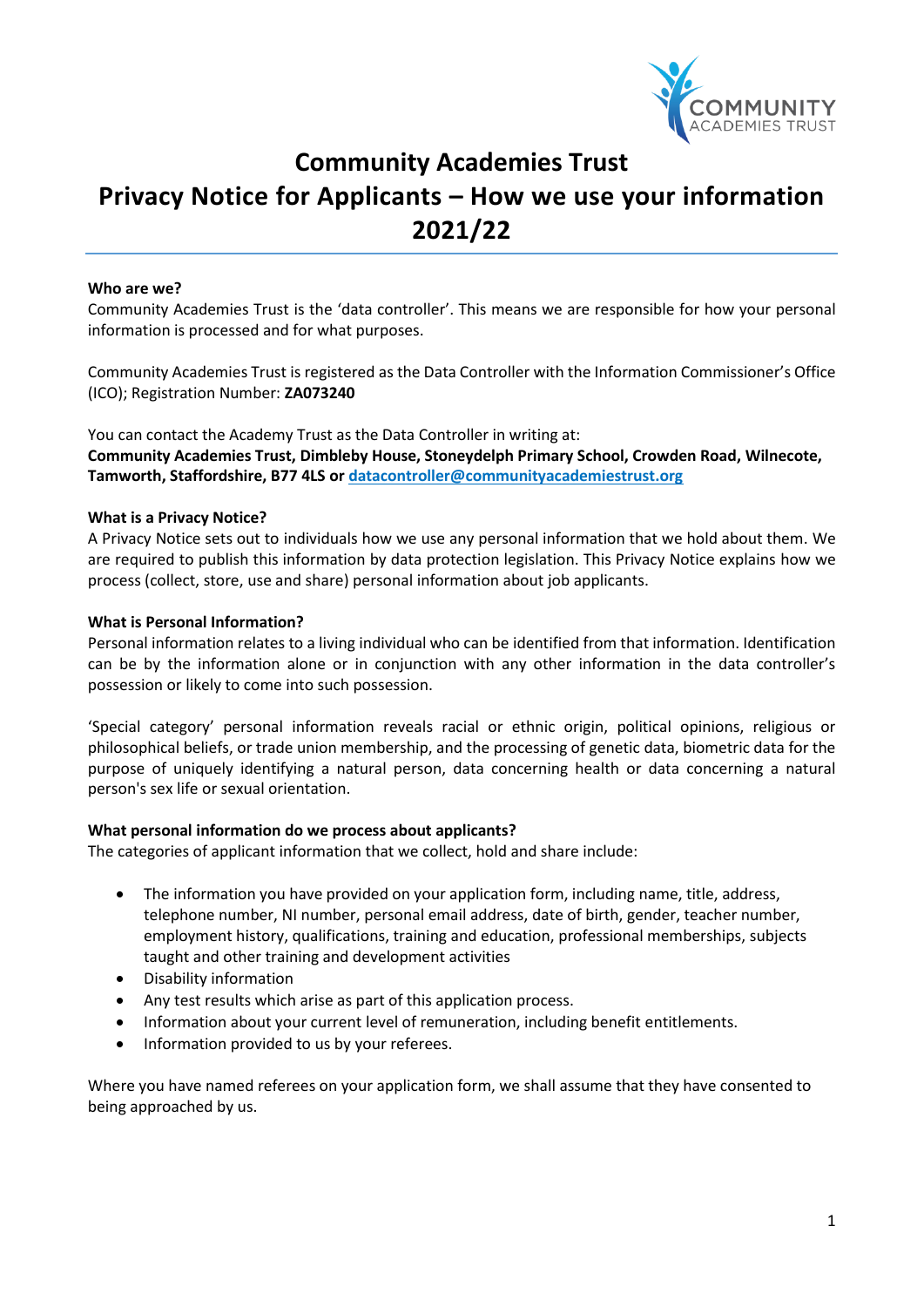

We may also collect, hold, and share the following "special categories" of more sensitive personal information:

- information such as gender, age, ethnic group, religious belief, sexual orientation;
- Information about your health, including any medical condition, health, and sickness records.
- Information about criminal records:
- Information about being barred from working with children or vulnerable people;
- Any information you provide to us during an interview.

# **How is your personal information collected?**

We collect personal information about candidates from the following sources:

- You, the job applicant.
- Disclosure and Barring Service in respect of criminal convictions and information about being barred from working with children or vulnerable people (once a job offer has been made).
- From former employers (once a job offer has been made).
- The Department for Education (Section 128 check and prohibition check)

# **For what purposes do we use applicants' personal information?**

We will use your personal information to:

- assess your skills, qualifications, and suitability for the role
- carry out background checks
- communicate with you about the process
- keep equality records for monitoring purposes
- comply with legal or regulatory requirements

We need to process your personal data in order to decide whether to enter into a contract of employment with you. It is ultimately in our legitimate interests to process personal data during the recruitment process and for keeping records of this process. Actively managing this data allows the recruitment process to be efficient and adequately confirm your suitability for the job.

If you fail to provide information when requested, which is necessary for us to consider your application (such as evidence of qualifications or work history), we will not be able to process your application successfully.

Information about your disability status may be used in order to consider where reasonable adjustments need to be made during the recruitment process

Information about your age, gender, race or national or ethnic origin, religious beliefs and sexual orientation will be used to ensure meaningful equal opportunity monitoring and reporting.

# **Collecting applicant information**

The information you provide to us is provided on a voluntary basis to support your application for a job in our organisation and you consent to the described processing. In order to comply with the General Data Protection Regulation, we are informing you that you have a choice in this.

# **What are the legal reasons for us to process your personal information?**

We are required to process personal information in accordance with data protection legislation and only do so when the law allows us to. Data Protection law sets out the lawful reasons we have to process your personal information and these are as follows: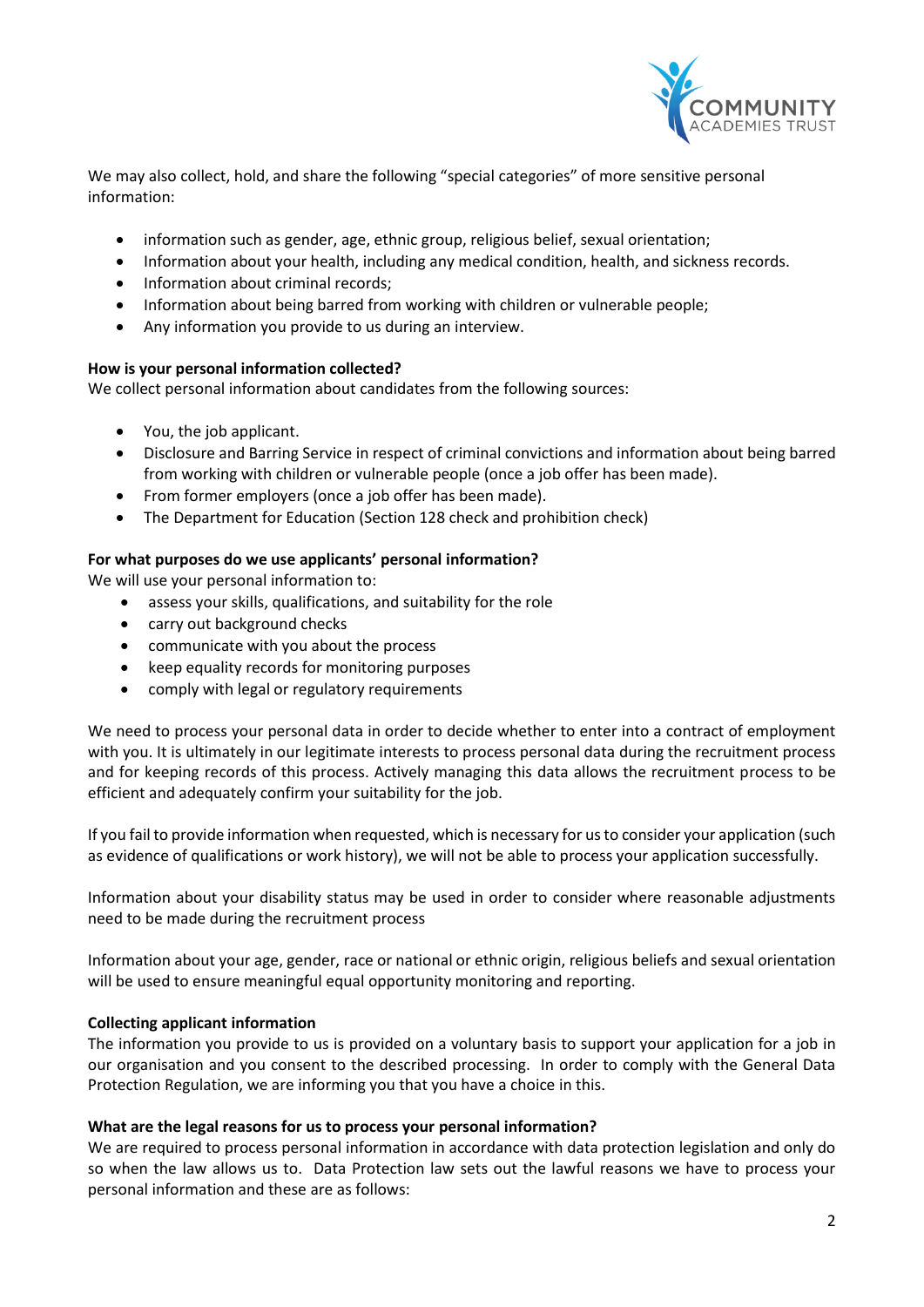

# **1) To comply with the law**

We collect and use general purpose staff information in order to meet certain legal requirements and legal obligations placed upon the Academy Trust by UK law. We therefore have the right to process your personal information for such purposes without the need to obtain your consent.

Details of the type of processing that we must undertake, the personal data that is processed, the legislation which requires us to do so and who we may share this information with is set out in Table 1.

# **2) With the consent of the individual to whom that information 'belongs'**

We can only process your personal information when we have your consent to do so. In these circumstances, we will provide you with specific and explicit information regarding the reasons the data is being collected and how the data will be used.

Details of the type of processing that we may undertake on this basis and who we may share that information with is set out in Table 2.

# **Special category personal information**

In order to process 'special category' data, we must be able to demonstrate how the law allows us to do so. In addition to the lawful reasons above, we must also be satisfied that ONE of the following additional lawful reasons applies:

- 1) Explicit consent of the data subject
- 2) Necessary for carrying out obligations and exercising specific rights in relation to employment and social security and social protection law
- 3) Processing relates to personal data which is manifestly made public by the data subject
- 4) Necessary for establishing, exercising, or defending legal claims
- 5) Necessary for reasons of substantial public interest
- 6) Necessary for preventative or occupational medicine, or for reasons of public interest in the area of public health
- 7) Necessary for archiving, historical research, or statistical purposes in the public interest

The lawful reasons for each type of sensitive category personal information that we process is set out in the table attached.

# **Who might we share your information with?**

We may share applicant information with:

- members of our staff
- directors and governors who are involved in the recruitment process

Appropriate security measures have been put in place to prevent personal information being accidentally lost, used, or accessed in an unauthorised way.

We will not share your data with third parties unless your application for employment is successful and an offer has been made. They will only process personal information on our instructions and are subject to a duty of confidentiality.

Procedures are also in place to deal with suspect data security breaches, and you will be notified of a suspected breach where we have a legal obligation to do so.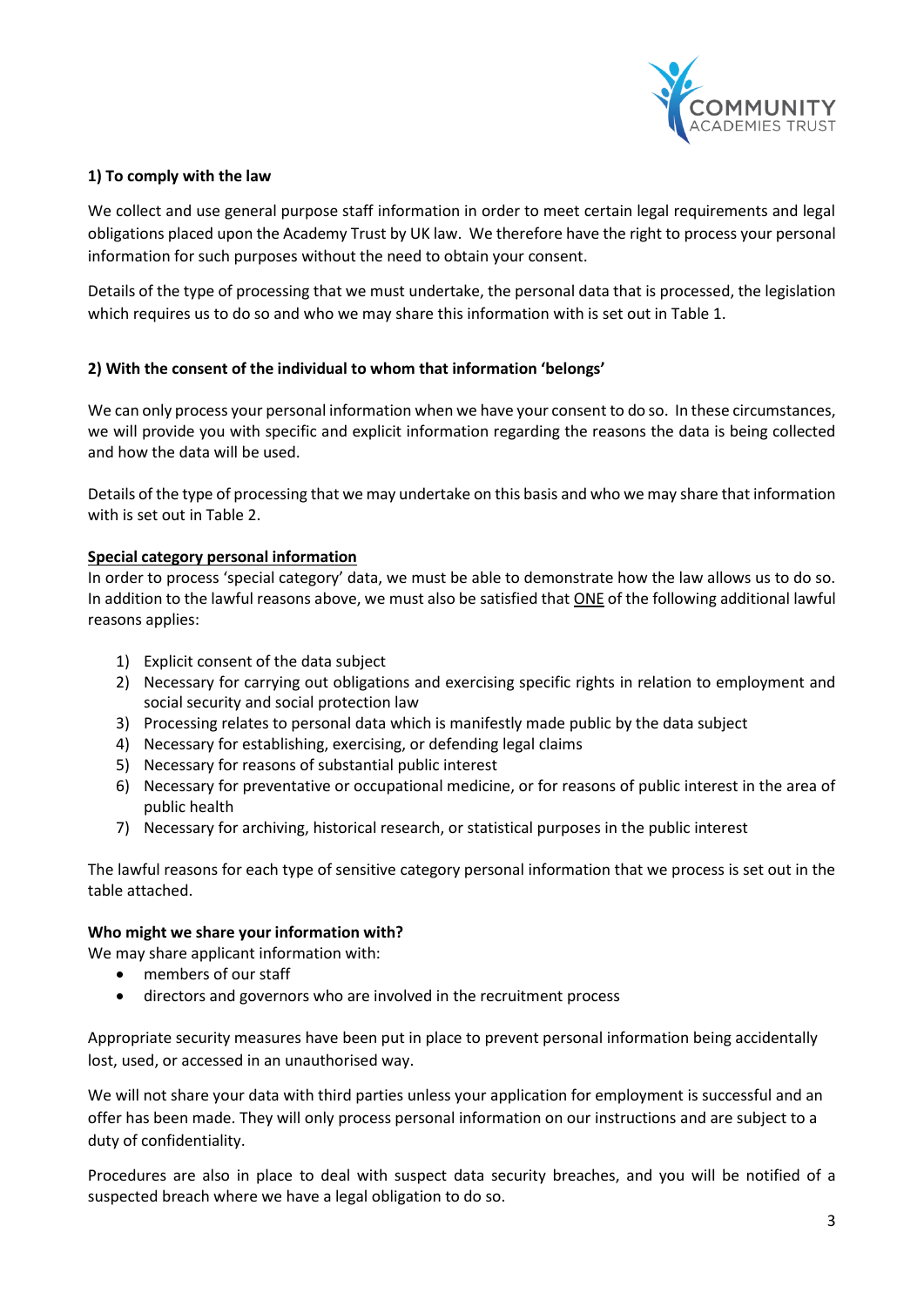

# **What do we do with your information?**

All personal information is held in a manner which is compliant with Data Protection legislation. Personal information is only processed for the purpose it was collected. The Academy Trust monitors the personal information it processes and will only share personal information with a third party if it has a legal basis to do so.

# **How long do we keep your information for?**

In retaining personal information, the Academy Trust complies with the Retention Schedules provided by the Information Record Management Society. The schedules set out the Statutory Provisions under which the Academy Trust are required to retain the information.

A copy of those schedules can be located using the following link: <http://irms.org.uk/page/SchoolToolkit>

#### **Transferring data internationally**

Where we transfer personal data to a country outside of the UK, we will do so with the appropriate safeguards in place in accordance with data protection law.

#### **What are your rights with respect of your personal information?**

Under data protection law, applicants have the right to request access to information about them that we hold. To make a request for your personal information contact the School Data Protection Officer at Warwickshire Legal Services via email at [dpo@communityacademiestrust.org](mailto:dpo@communityacademiestrust.org) or alternatively;

School Data Protection Officer Warwickshire Legal Services Warwickshire County Council Shire Hall Market Square Warwick CV34 4RL

# **\*\* Please ensure that you specify you are requesting personal information that Community Academies Trust holds and which school or schools within the trust you have applied to.**

You also have the right to:

- object to processing of personal data that is likely to cause, or is causing, damage or distress
- prevent processing for the purpose of direct marketing
- object to decisions being taken by automated means
- in certain circumstances, have inaccurate personal data rectified, blocked, erased, or destroyed; and
- claim compensation for damages caused by a breach of the Data Protection regulations

If you have a concern about the way we are collecting or using your personal data, you should raise your concern with us in the first instance or directly to the Information Commissioner's Office at <https://ico.org.uk/concerns/>

#### **Review**

The content of this Privacy Notice will be reviewed in **October 2022**.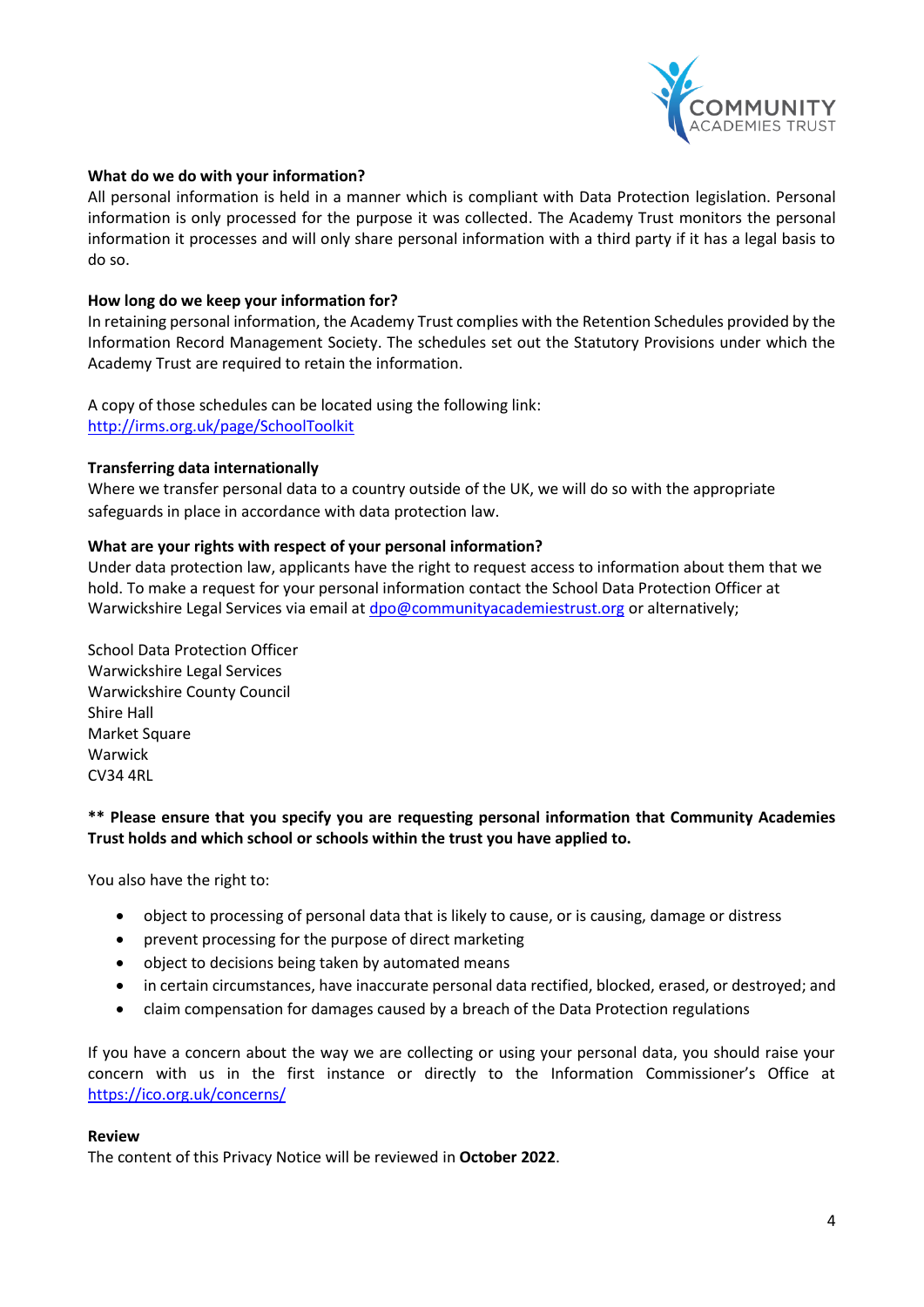

**Table 1** – Personal information we are required to process to comply with the law:

| <b>Information</b><br><b>Type</b>                                                                                                                                          | Relevant<br>legislation                                                  | <b>Special</b><br>Category-<br>additional<br>lawful<br>reason | <b>Third Parties with</b><br>whom we share<br>the information | Lawful reason for<br>sharing |
|----------------------------------------------------------------------------------------------------------------------------------------------------------------------------|--------------------------------------------------------------------------|---------------------------------------------------------------|---------------------------------------------------------------|------------------------------|
| Name<br>$\bullet$<br>Date of birth<br>Address<br>National<br>Insurance<br>number<br>Start date<br>Salary<br>information<br>Student loan<br>information<br>Contracted hours | Tax law                                                                  |                                                               | <b>HMRC</b>                                                   | Legal obligation             |
| ID verification for DBS                                                                                                                                                    | <b>KCSIE</b>                                                             |                                                               | <b>DBS Checking</b><br>Service                                | Legal obligation             |
| Section 128<br>$\bullet$<br>check<br>Disqualification<br>by association<br>Prohibition<br>checks<br>DBS number                                                             | <b>KCSIE</b>                                                             |                                                               | Ofsted                                                        | Legal obligation             |
| Verification of Right to<br>work in the U.K (Single<br>Central Record)                                                                                                     | Immigration,<br>Asylum and<br><b>Nationality Act</b><br>2006, Section 15 |                                                               | Local<br>$\bullet$<br>Authority<br>Ofsted                     | Legal obligation             |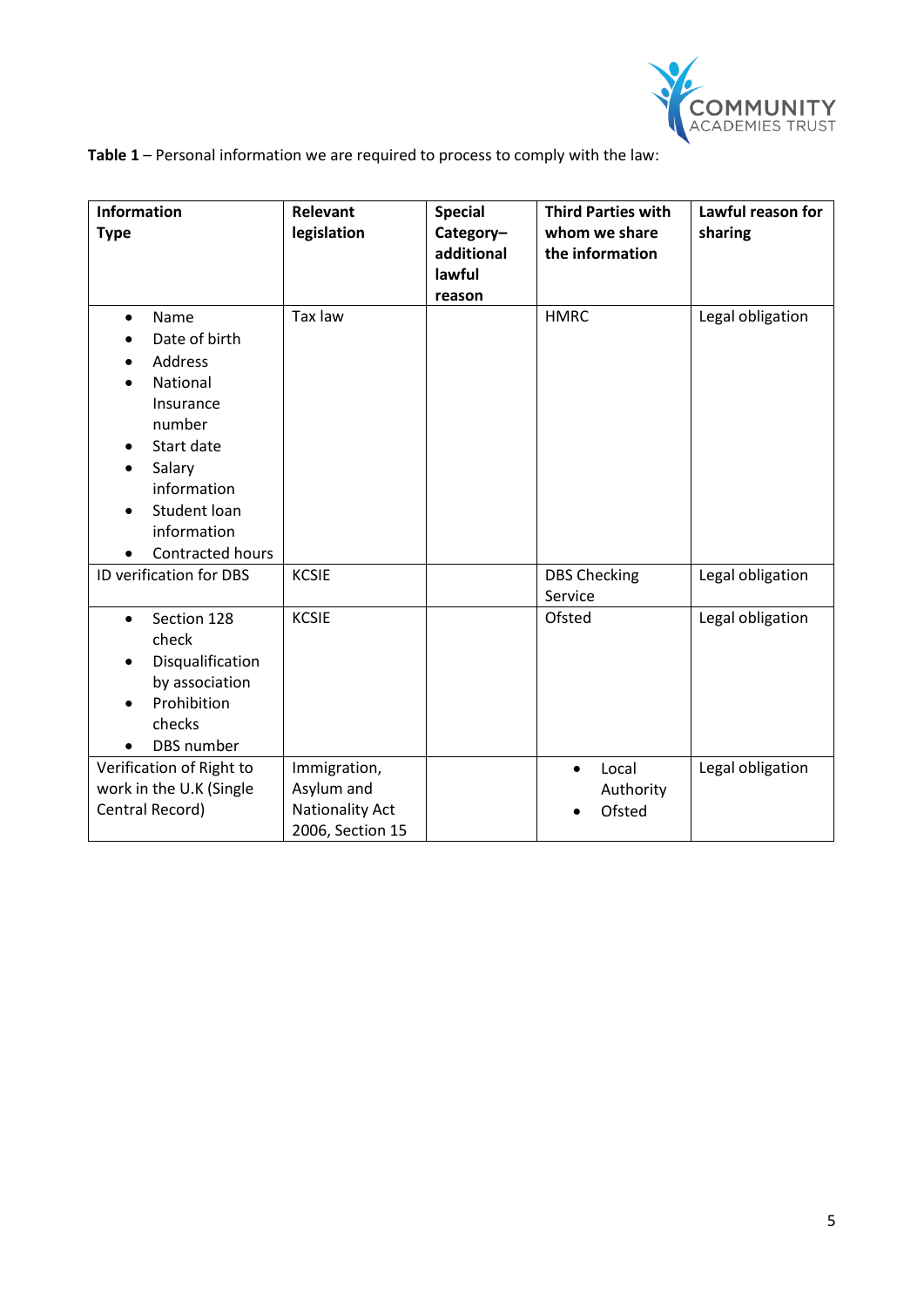

**Table 2** – Personal information we are required to process with the consent of the individual to whom that information 'belongs'

| <b>Information Type</b>          | <b>Special Category -</b> | <b>Third Parties with</b> | Lawful reason for |
|----------------------------------|---------------------------|---------------------------|-------------------|
|                                  | additional lawful         | whom we share the         | sharing           |
|                                  | reason                    | information               |                   |
| Name<br>$\bullet$                |                           | Not shared with 3rd       | Consent           |
| Address                          |                           | parties                   |                   |
| Telephone                        |                           |                           |                   |
| number                           |                           |                           |                   |
| National<br>$\bullet$            |                           |                           |                   |
| Insurance                        |                           |                           |                   |
| number                           |                           |                           |                   |
| Email address                    |                           |                           |                   |
| Date of birth                    |                           |                           |                   |
| Gender                           |                           |                           |                   |
| Teacher number                   |                           |                           |                   |
| Employment                       |                           |                           |                   |
| history                          |                           |                           |                   |
| Qualifications<br>$\bullet$      |                           |                           |                   |
| Training and                     |                           |                           |                   |
| education                        |                           |                           |                   |
| Professional                     |                           |                           |                   |
| memberships                      |                           |                           |                   |
| Subjects taught<br>$\bullet$     |                           |                           |                   |
| and other                        |                           |                           |                   |
| training and                     |                           |                           |                   |
| development<br>activities        |                           |                           |                   |
| Disability<br>$\bullet$          | Consent                   | Not shared with 3rd       | Consent           |
| information                      |                           | parties                   |                   |
| <b>Test results</b><br>$\bullet$ |                           | Not shared with 3rd       | Consent           |
| which arise as                   |                           | parties                   |                   |
| part of the                      |                           |                           |                   |
| application                      |                           |                           |                   |
| process                          |                           |                           |                   |
| Information<br>$\bullet$         |                           | Not shared with 3rd       | Consent           |
| about current                    |                           | parties                   |                   |
| levels of                        |                           |                           |                   |
| remuneration,                    |                           |                           |                   |
| including benefit                |                           |                           |                   |
| entitlements                     |                           |                           |                   |
| References<br>$\bullet$          |                           | Not shared with 3rd       | Consent           |
|                                  |                           | parties                   |                   |
| Gender<br>$\bullet$              |                           | Not shared with 3rd       | Consent           |
| Age                              |                           | parties                   |                   |
| Ethnic group                     | Consent                   |                           |                   |
| Religious beliefs                | Consent                   |                           |                   |